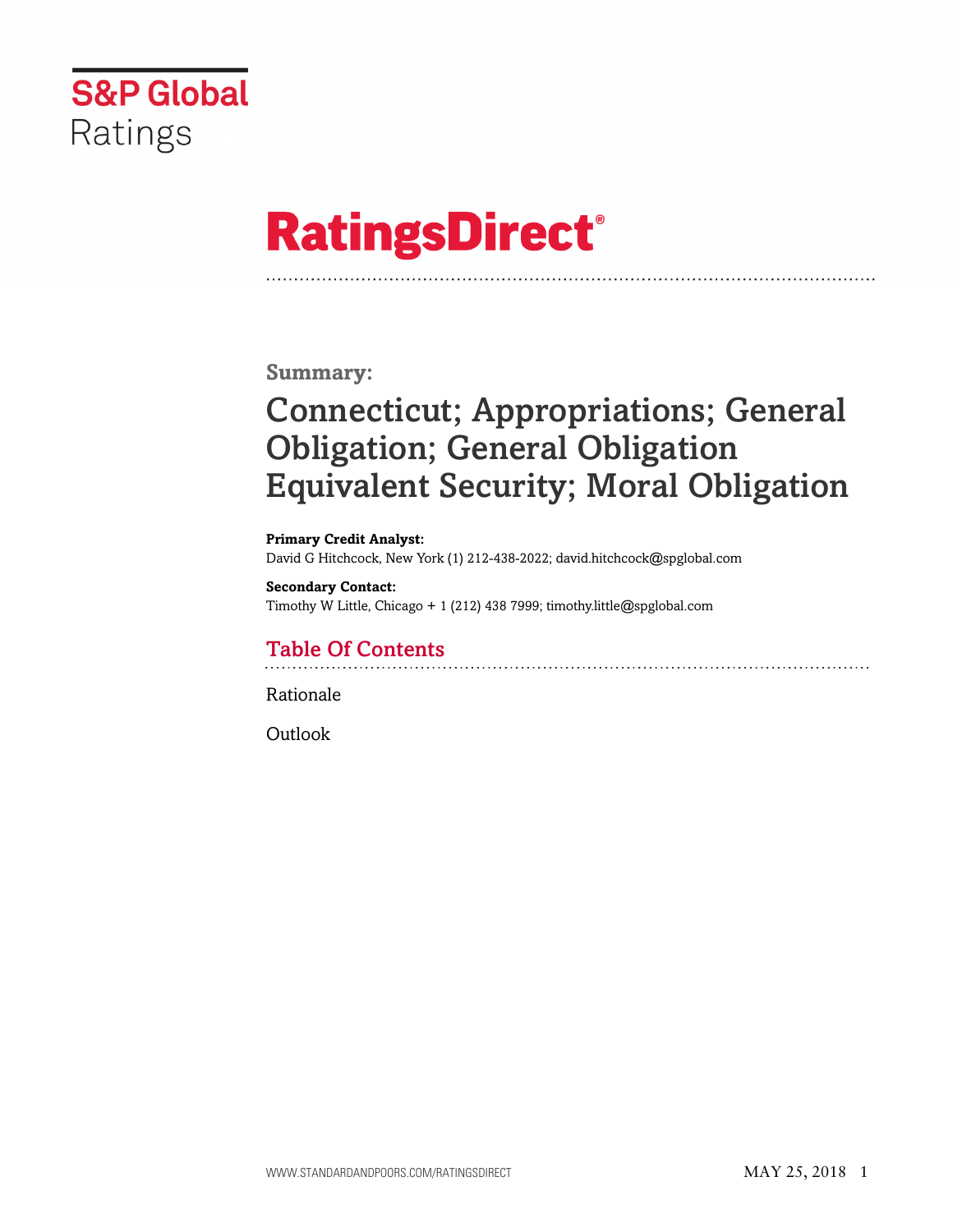### **Summary:**

# Connecticut; Appropriations; General Obligation; General Obligation Equivalent Security; Moral **Obligation**

| <b>Credit Profile</b>                               |          |     |
|-----------------------------------------------------|----------|-----|
| US\$400.0 mil GO bnds ser 2018C due 06/15/2038      |          |     |
| Long Term Rating                                    | A/Stable | New |
| US\$100.0 mil GO rfdg bnds ser 2018D due 06/15/2027 |          |     |
| Long Term Rating                                    | A/Stable | New |

## <span id="page-1-0"></span>Rationale

S&P Global Ratings has assigned its 'A' rating to the State of Connecticut's \$400 million general obligation (GO) bonds, 2018 series C, and \$100 million GO refunding bonds, 2018 series D. At the same time, S&P Global Ratings has affirmed its 'A' rating on approximately \$18.1 billion of GO bonds outstanding. In addition, S&P Global Ratings has affirmed its 'A-' rating on state appropriation-backed debt, and its 'BBB' rating on state moral obligation debt. The rating outlook on all debt is stable.

The GO rating on Connecticut reflects our view of the following factors:

- The state's high income levels;
- A diverse economy;
- Structural budget balance through fiscal 2019, if a portion of the budget reserve addition attributed to income tax above the state's volatility cap is considered as ongoing, assuming pension actuarial assumptions are realized, the federal government approves reimbursement for a recent hospital tax, and economic growth aligns with current projections. However, the state projects a substantial operating deficit in fiscal 2020, in part due to the expiration of a hospital tax and projected increases in municipal aid;
- Active monitoring of revenues and expenditures to identify and correct midyear budget gaps, as exemplified by midyear budget adjustments made in fiscal years 2015, 2016, and 2017; and
- Adequate operating liquidity, despite negative generally accepted accounting principles (GAAP) general fund balances.

Offsetting factors, in our opinion, include:

• High debt, high unfunded pension liabilities, and large unfunded other postemployment benefit (OPEB) liabilities, all of which create what we believe are significant and growing fixed-cost pressures that restrain Connecticut's budgetary flexibility, as evidenced by a four-month delay in enacting the fiscal 2018-2019 biennium budget. Should state tax revenue decline, or grow more slowly than currently projected, these large fixed costs will remain an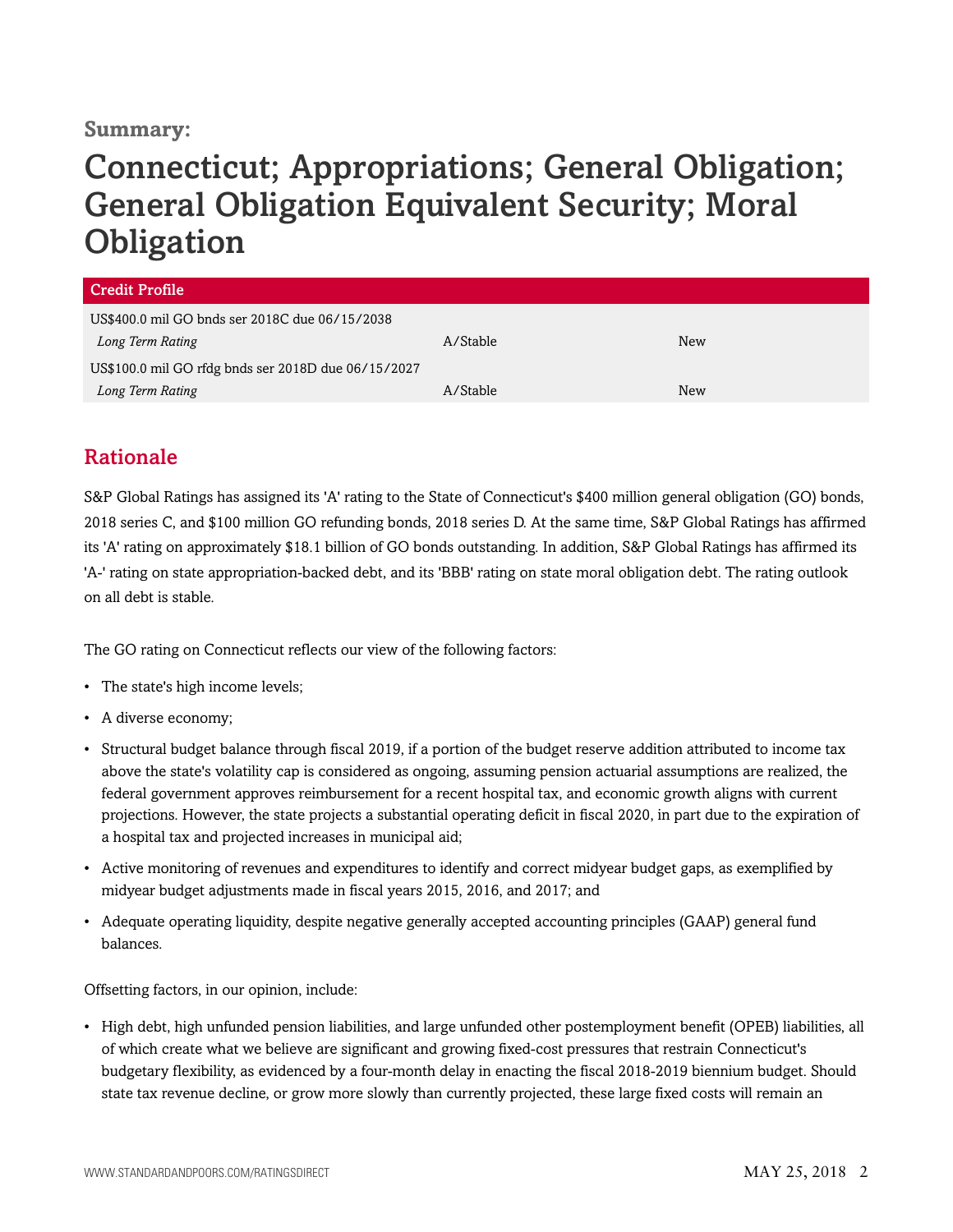impediment to solving future potential budget gaps. Connecticut had the highest tax-backed debt ratio in our most recent 50-state debt study, and is the only state that has triggered a one-notch rating override reduction in our state rating model due to high debt;

- Recent population declines and slow economic growth, exacerbated by job losses in the state's well-paying financial sector, which is expected to contribute to weak revenue growth over the next several years and lead to difficult budget-balancing decisions beyond the current biennium; and
- A history of cyclical budget performance, and a recent history of drawing down financial reserves available to cushion against the next economic downturn to a low level at the end of fiscal 2017. We calculate that current state projections would cause the budget reserve to increase to 4.0% at fiscal year-end 2018 from 1.2% of expenditures at fiscal year-end 2017 because of what the state believes are largely one-time income tax revenues of \$1.3 billion, offset against a substantial 3.8% fiscal 2018 operating deficit if calculated without these potentially one-time revenues.

Connecticut enacted a bi-partisan 2018-2019 biennium budget four months late into the fiscal year that began July 1, 2017. The delay arose from a need to close large budget gaps resulting from a combination of weak income tax revenue growth; increased pension, OPEB, and Medicaid costs; and a resistance in the legislature to additional tax increases after several rounds of tax hikes in preceding bienniums. The original budget was closed with the help of a new labor agreement that produced savings in the current biennium, but will also require a 3.5% wage increase in each of fiscal years 2020 and 2021, as well as prohibit layoffs for four years and extend nonwage benefit provisions to 2027. Other gap-closing measures included a new hospital provider tax, designed so that hospitals will be largely held harmless for the tax increase after the effect of increased federal reimbursements; cuts in aid to local governments (Connecticut local governments provide kindergarten to grade 12 education); and cuts to higher education. Part of the new midyear projection of fiscal 2018 deficits stems from delays in obtaining federal reimbursement for \$299 million of hospital taxes, and ultimate resolution by the federal government could impact fiscal 2019 budget projections, although the state believes full federal reimbursement will be forthcoming.

The state originally projected a fiscal 2018 general fund budget gap of \$2.3 billion before budget-closing actions, or a large 13% of originally projected revenue. These actions involved \$1.7 billion of increased revenues and \$675 million of decreased expenditures. Gap-closing measures included \$700.0 million of workforce savings; \$343.9 million of new revenue from the hospital provider tax resulting in \$448.4 million of increased federal reimbursements, offset by \$586.2 million in increased payments to hospitals; \$327.8 million of suspended sales tax transfers to a municipal revenue-sharing account; \$172.8 million of fund transfers into the general fund; \$159.6 million in education-related grant cuts to localities; \$68.4 million in reductions to higher education; and \$35.3 million of tobacco tax increases, among other items. Certain hospitals are also litigating the validity of the new hospital provider tax, which we understand is similarly structured to comparable taxes of other states. While we do not expect the courts to rule the tax invalid, should they, the state indicates it retains the ability to introduce a different hospital tax to accomplish similar revenue goals.

Connecticut estimates one-time budgeted items in its originally enacted 2018-2019 budget add up to only \$173 million in fiscal 2018, or just 0.9% of originally budgeted revenue. However, the state currently projects a widened \$2.0 billion structural deficit in fiscal 2020, or 10% of projected appropriations. Somewhat less than half of this could be covered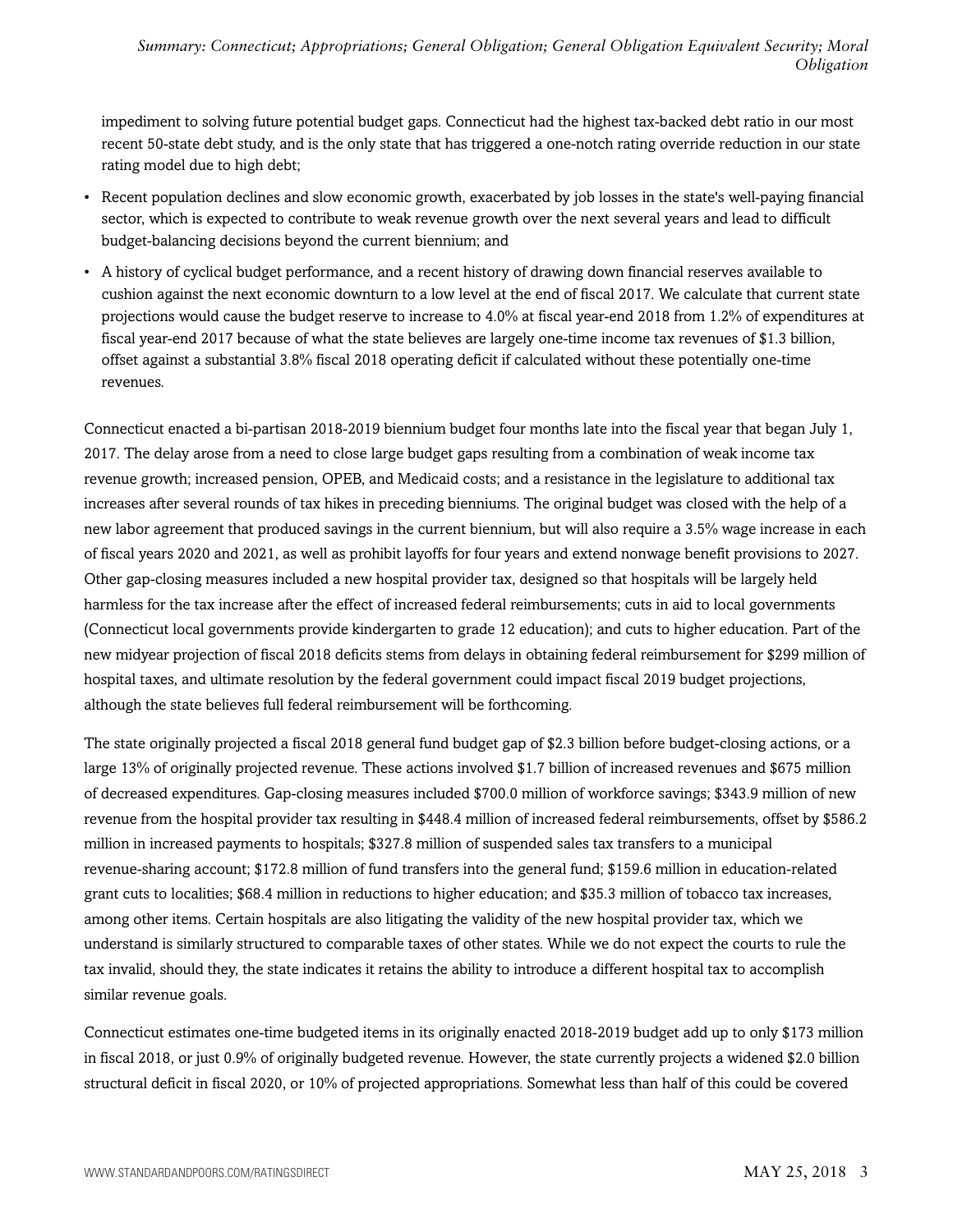by reauthorizing reductions in local aid as in the state's original 2018 budget (before recent aid expansion) and a renewal of the hospital provider tax.

The state's most recent May forecast projects a substantial \$1.3 billion of one-time income tax revenue (above a \$3.15 billion volatility cap) will be realized and transferred to reserves in fiscal 2018 due to repatriation of hedge fund money and an acceleration of calendar 2017 income tax payments because of federal tax reform. April income tax receipts came in particularly strong. However, the state now plans to draw down these added reserves. The most recent state projection shows a fiscal 2018 operating deficit of \$717.5 million (not including the one-time \$1.3 billion income tax revenues), or 3.8% of revised budgeted expenditures due to deviations from the originally enacted budget and increased midyear legislative spending. As a result, the state is projecting a net \$556.4 million increase to the budget reserve, or 3.0% of budgeted fiscal 2018 appropriations, smaller than the \$685 million originally budgeted. We calculate that a \$556.4 million reserve increase would raise the cumulative budget reserve to \$769.3 million, or an adequate 4.0% of fiscal 2018 revised budgeted appropriations.

Currently, the state projects fiscal 2019 will produce an additional net reserve deposit of \$371.3 million. However, we believe further use of reserves is possible in fiscal 2018 and beyond, depending on future economic conditions and pension system results. The state is projecting substantial out-year budget gaps beginning in fiscal 2020, although these would be much smaller if certain taxes that are due to expire are renewed. We calculate the \$212.9 million budget reserve at fiscal year-end 2017 was 1.2% of budgetary expenditures, a figure we consider relatively low.

The state calculates \$5.4 billion of combined fixed costs for debt service, pension, and OPEB in fiscal 2018, totaling 29% of originally budgeted general fund expenditures, a slight increase from 28% in 2017, with \$91 million of this representing additional deposits into an OPEB trust fund beyond pay-as-you-go OPEB funding. Adding in \$2.6 billion of projected 2018 Medicaid payments would bring fixed costs up to 42% of 2018 expenditures. In addition, adding \$1.3 billion of other entitlement account spending reported by the state in fiscal 2017 would bring the total fixed cost percent up to 49%. In our view, fixed costs are high and could potentially squeeze remaining unrestricted budget areas such as local aid, higher education, and to a lesser extent transportation, in the event of future budget gaps.

A pension agreement with the state employee union has helped control fixed cost growth in the near term by smoothing out what would have been a potential spike in pension payments over the next few years and pushing amortization of some unfunded pension liabilities payments into later years. At the same time, it lowered the state employees' retirement system assumed rate of return to a more conservative 6.9% from 8.0% (see "Connecticut's Recent Pension Agreement With Unions Could Be Mildly Positive For The State," published Jan. 23, 2017, on RatingsDirect). The lower return assumption, as well as a drop in the teacher retirement system assumed rate of return to what we view as a still aggressive 8.0% from 8.5%, has had the effect of raising actuarial liabilities, offset by a strong 15.7% teachers' investment return realized for the one year through Dec. 31, 2017. The state continues to fully fund its pension funds' annual actuarially determined contribution (ADC).

Connecticut also has recently made changes in financial procedures that could more rigidly control spending and bonding, and will place some of these financial restrictions into future bond covenants that would take the ability to change these procedures out of the hands of future legislatures for five years (a reduction from an originally proposed 10-year period). This could help credit quality to the extent it enhanced structural balance if reserve balances were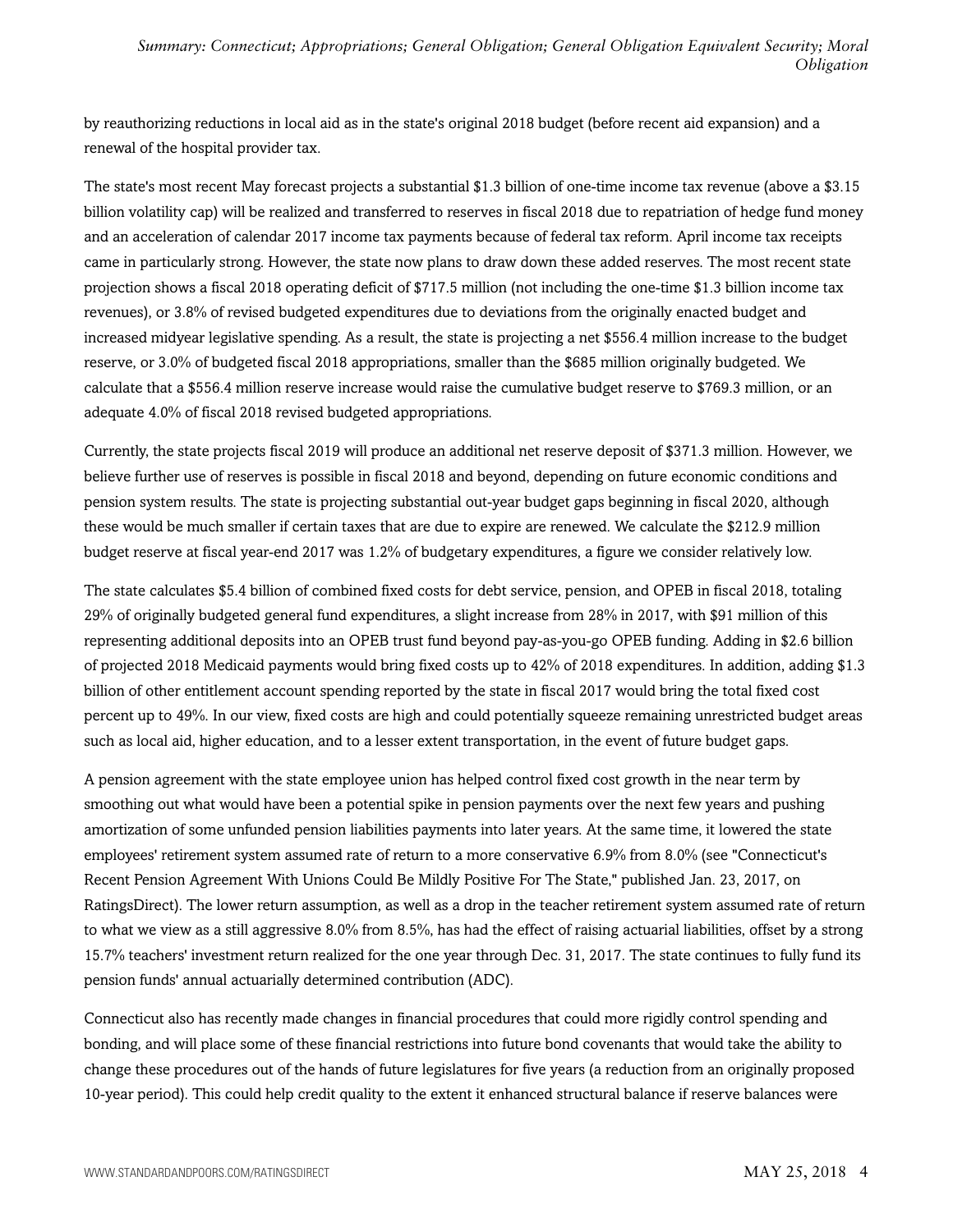preserved during good economic times, but could potentially squeeze discretionary spending if fixed costs continue to escalate (see "Could Connecticut's Proposed Bond Covenants Lead the Way to a New Financial Management Tool for Other U.S. States?", published March 28, 2018). The changes include placement of a spending cap into the state constitution that limits expenditure growth to the greater of the percent increase in personal income over a five-year period, or the percent increase in inflation over the previous calendar year, unless overridden by the governor and three-fifths of the legislature. The current biennium budget also directs bonds sold subsequent to May 15, 2018, but before July 1, 2020, to include a bond covenant turning certain new statutory budgeting practices into contractual obligations for the next five years. These reforms include budgeting for only 99.5% of forecast revenues in fiscal 2020, with a phase down to 98.0% of revenue by 2026, transferring certain annual income tax revenue above \$3.15 billion (adjusted yearly for economic growth) to the budget reserve, and implementation of various bond caps, unless the governor and three-fifths of the legislature declare a financial emergency. Statutory law also now limits use of the budget reserve to instances when revenues are forecast to decline 1% or more, or if the budget reserve equals 5% or more of current-year appropriations, for the purpose of paying the unfunded past service liability of the employees' and teachers' pension systems in excess of regular contributions. By making budget reserve drawdowns more difficult, balances might more likely be preserved for recessionary periods, which if actually demonstrated could potentially improve credit quality.

On a GAAP basis, the state had a general fund balance deficit of \$494 million at the end of fiscal 2017, the last audited year, or 2.6% of expenditures and transfers out, an improvement from a larger negative fund balance of \$614 million, or 3.3% at fiscal year-end 2016.

Despite negative GAAP balances, Connecticut projects adequate cash and has no plans for external cash flow financing. As of May 19, 2018, the state's weekly total available cash has ranged from \$1.2 billion-\$4.5 billion, with the exception of several weeks in December when cash was drawn down for capital projects to be reimbursed from bonds whose sale was delayed by the late enacted budget. The weekly total available cash balance has averaged \$2.7 billion in fiscal 2018.

The state still ranks first in per capita income at 139% of that of the U.S. in 2017, although down from 144% in 2013. The economy continues to grow, although more slowly than that of the nation, despite population declines since 2014-2016, and a slow 0.3% increase in 2017. Connecticut has regained about 80% of the jobs lost in the last recession. IHS Markit forecasts real gross state product growth of 2.7% in 2018, 2.2% in 2019, and 1.9% in 2020, levels slightly below those of the nation. Loss of jobs in the well-paying financial sector has contributed to revenue weakness, but the remaining above-average proportion of jobs in this sector still represents a wealthy tax base, and financial sector employment started to grow slowly again in 2017. State defense industries could also do well if federal defense spending escalates. Connecticut retains legal authority to make cuts in local aid, although further large cuts may be politically difficult. The state has been making full actuarial pension contributions for seven years, and has been operating with near structural balance, despite the need for multiple midyear budget corrections.

At the same time, we view state long-term liabilities as high and growing. We calculate tax-backed debt at 9.4% of personal income at fiscal year-end 2017 (more than one-third higher than our '4' threshold of 7.0%), using recently updated personal income figures. We calculate tax-backed debt per capita at \$6,591 (more than one-third higher than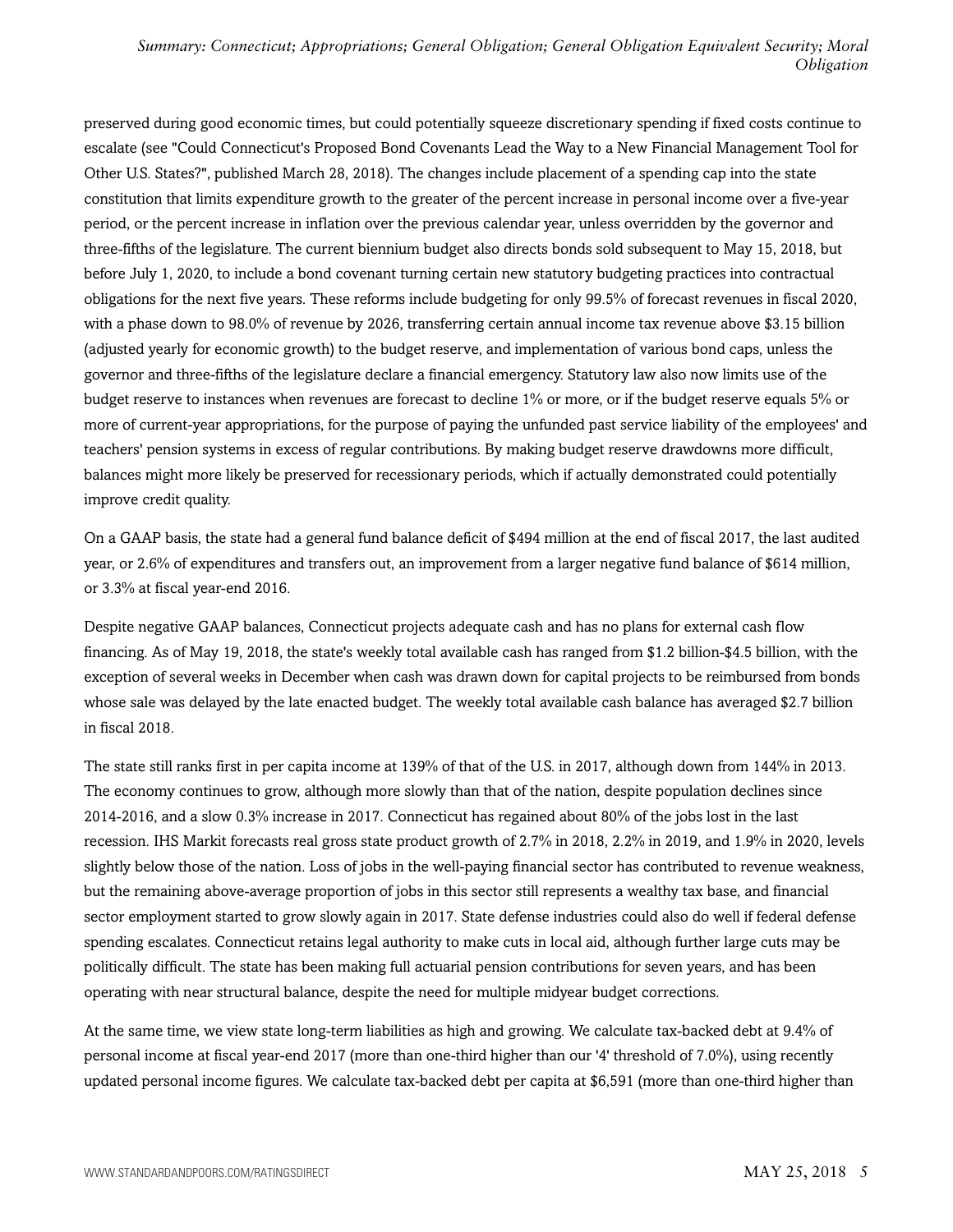our '4' threshold of \$3,500), and tax-backed debt service to governmental funds spending at 14.1% (more than one-third higher than our '4' threshold of 10.0%). Our other debt ratios include debt to gross product (9.1% using the most recent 2016 gross product figure), and the 10-year debt amortization ratio, which is considered good at 65%. Under our state rating criteria, when a majority of our debt ratios are one-third or more above our threshold for a scoring of '4', our criteria adds an extra one-notch downward adjustment to our overall indicative state rating score. The high debt override threshold was met at fiscal year-end 2017, before the state's assumption of the city of Hartford's \$540 million of debt, although we expect state debt levels to remain above the override threshold for the near future primarily as a result of Connecticut's debt plans, but also in part due to the assumption of the Hartford's debt.

Unfunded pension liabilities are also high at 14.0% of personal income as of a 2017 Governmental Accounting Standards Board (GASB) 67 basis, while the state's combined pension-funded ratio on a GASB basis is low at 45%, despite annual funding of the ADC. We view Connecticut's combined state employee and teacher unfunded OPEB as high at \$20.9 billion, or 8.8% of income, although it has declined and stabilized in recent years due to partial funding of an OPEB trust fund. However, state debt and pension ratios are approaching levels that could each trigger a one-notch downgrade under our state rating criteria.

We believe pending federal tax reform's disallowance of certain state and local tax deductions on federal tax returns could have a potential disproportionate effect on high tax states, such as Connecticut (see "U.S. Tax Reform: Legislation Lays Groundwork For Reshaping The Federal-State Fiscal Relationship," published Dec. 4, 2017).

(For more information on the state GO rating, please see our most recent full GO analysis published March 20, 2018.)

Based on the analytic factors we evaluate for states, on a scale of '1.0' (strongest) to '4.0' (weakest), we have assigned a composite score of '2.3' to Connecticut, indicative of an 'A+' rating. However, we also calculate that a majority of Connecticut's debt ratios in our state scoring criteria now lie more than one-third above the level necessary to score a '4', which triggers a one-notch rating override under our state scoring criteria, for an indicative rating of 'A'.

## <span id="page-5-0"></span>**Outlook**

The stable outlook reflects our anticipation that state debt, pension, and OPEB ratios will remain high, but near current levels, during our two-year outlook horizon, while at the same time Connecticut's budget will likely remain near structural balance absent an economic downturn. The state is currently funding its full annual actuarially determined pension contribution, despite its high unfunded pension liabilities, and has used limited one-time budget items in its current biennium budget if a portion of the budget reserve addition attributed to income tax above the state's volatility cap is considered as ongoing. However, we believe the state will have impediments to achieving long-term structural balance, highlighted by Connecticut's four-month delay in enacting a fiscal 2018-2019 biennium budget, political resistance to further budget cuts or tax increases, and large projected out-year budget gaps. Budget constraints have been exacerbated by revenue weakness as the result of slow economic growth; stagnant population; high fixed pension, OPEB, and debt service costs; recent labor agreements that will raise wages and prohibit layoffs; aggressive rate of return assumptions for its teacher pension plan; and reduced revenue-raising flexibility after the state instituted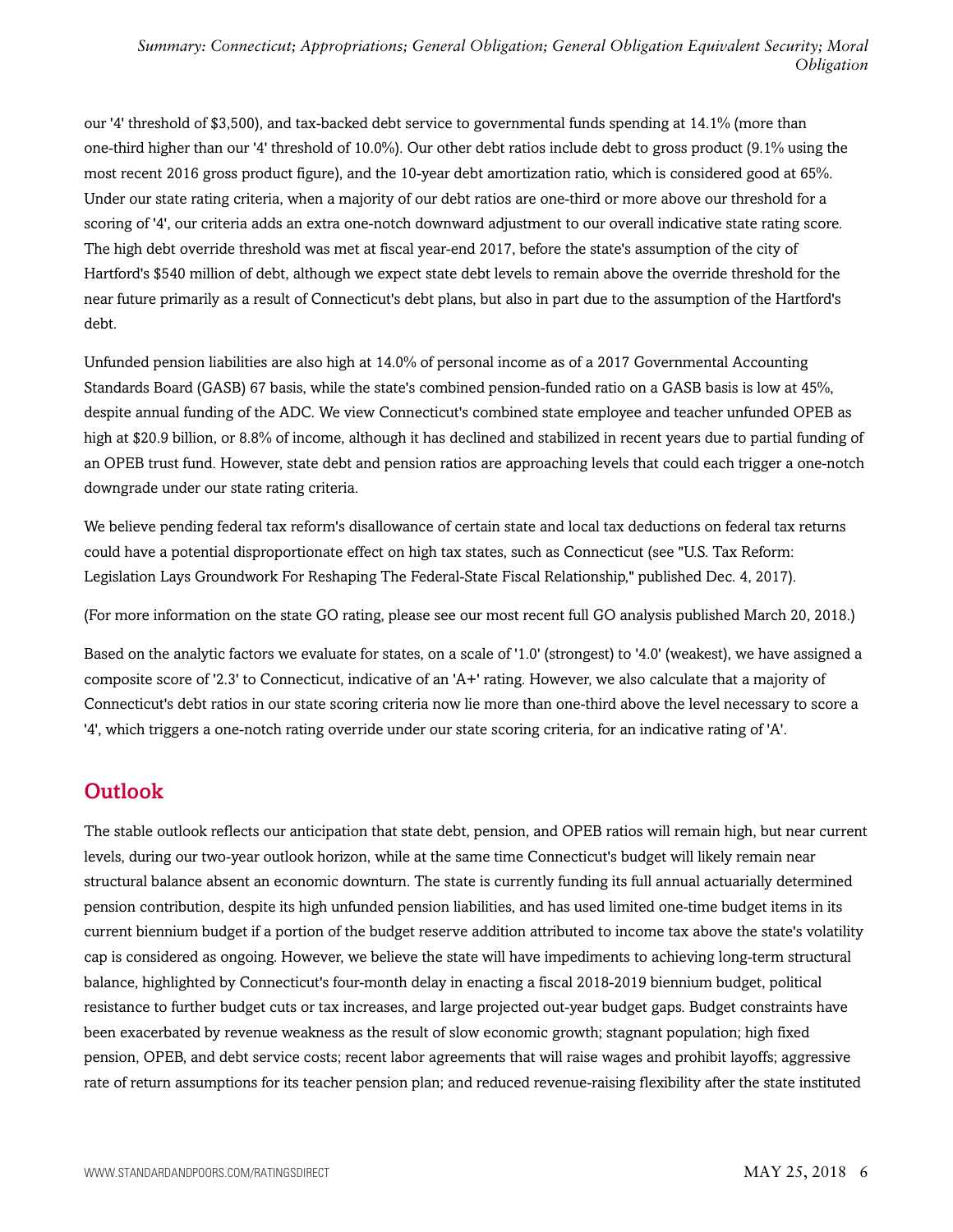substantial tax increases in the past two biennium budgets.

We believe that the majority of our debt ratios will remain at least one-third higher than the threshold triggering our a one-notch lower rating in our indicative state scoring model over our two-year outlook horizon. This threshold was triggered at the end of fiscal 2017, before the state's assumption of the city of Hartford's GO debt and subsequent state debt sales.

Should state debt levels moderate, or we believe the state is regaining budget flexibility due to robust revenue growth, we could raise rating or revise our outlook on the state. However, should substantial midbiennium shortfalls appear and result in prolonged budgetary gridlock, large structural imbalances, or weak liquidity, we could revise our outlook downward or lower our rating on Connecticut.

| Ratings Detail (As Of May 25, 2018)          |                      |          |
|----------------------------------------------|----------------------|----------|
| Connecticut GO                               |                      |          |
| Long Term Rating                             | A/Stable             | Affirmed |
| Connecticut GO                               |                      |          |
| Long Term Rating                             | A/Stable             | Affirmed |
| Connecticut Hlth & Educl Facs Auth GOEQUIV   |                      |          |
| Long Term Rating                             | A/Stable             | Affirmed |
| Connecticut approp                           |                      |          |
| Long Term Rating                             | A-/Stable            | Affirmed |
| Connecticut GO                               |                      |          |
| Long Term Rating                             | A/Stable             | Affirmed |
| Connecticut GO                               |                      |          |
| Long Term Rating                             | A/Stable             | Affirmed |
| Connecticut GO                               |                      |          |
| Long Term Rating                             | A/Stable             | Affirmed |
| Connecticut GO                               |                      |          |
| Long Term Rating                             | A/Stable             | Affirmed |
| Connecticut GO                               |                      |          |
| Long Term Rating                             | A/Stable             | Affirmed |
| Connecticut GO                               |                      |          |
| Long Term Rating                             | A/Stable             | Affirmed |
| Connecticut GO                               |                      |          |
| Long Term Rating                             | A/Stable             | Affirmed |
| Connecticut GO                               |                      |          |
| Long Term Rating                             | A/Stable             | Affirmed |
| Connecticut GO                               |                      |          |
| Long Term Rating                             | A/A-1/Stable         | Affirmed |
| Connecticut GO                               |                      |          |
| Long Term Rating<br><b>Unenhanced Rating</b> | A/Stable<br>NR(SPUR) | Affirmed |
|                                              |                      |          |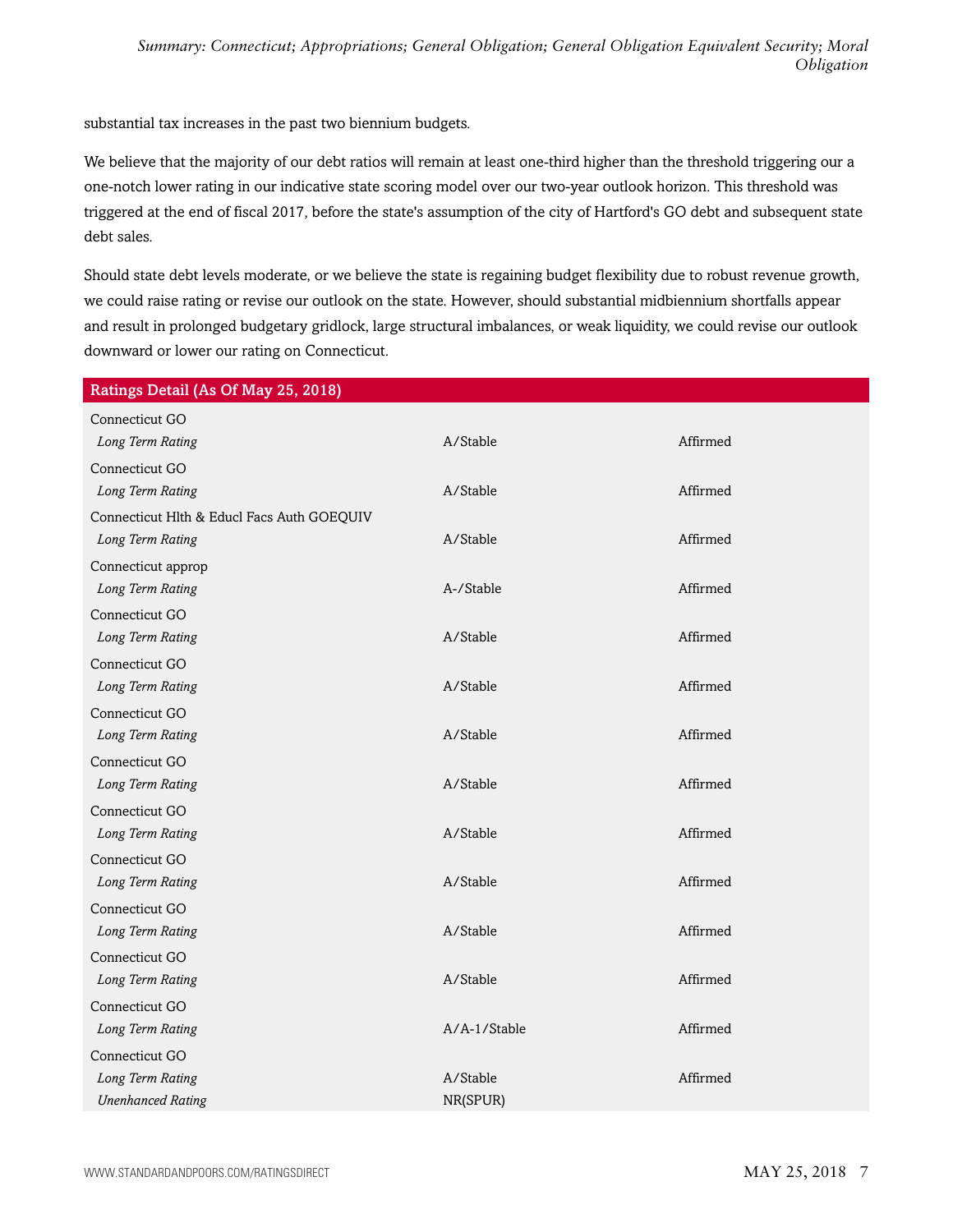| Ratings Detail (As Of May 25, 2018) (cont.) |                |          |
|---------------------------------------------|----------------|----------|
| Connecticut GO                              |                |          |
| <b>Unenhanced Rating</b>                    | A(SPUR)/Stable | Affirmed |
| Connecticut GO (AGM)                        |                |          |
| <b>Unenhanced Rating</b>                    | A(SPUR)/Stable | Affirmed |
| Connecticut GO (AGM)                        |                |          |
| <b>Unenhanced Rating</b>                    | A(SPUR)/Stable | Affirmed |
| Connecticut GO (AGM)                        |                |          |
| <b>Unenhanced Rating</b>                    | A(SPUR)/Stable | Affirmed |
| Connecticut GO (AGM)                        |                |          |
| <b>Unenhanced Rating</b>                    | A(SPUR)/Stable | Affirmed |
| Connecticut GO (AGM)                        |                |          |
| <b>Unenhanced Rating</b>                    | A(SPUR)/Stable | Affirmed |
| Connecticut GO (AGM)                        |                |          |
| <b>Unenhanced Rating</b>                    | A(SPUR)/Stable | Affirmed |
| Connecticut GO (AGM)                        |                |          |
| <b>Unenhanced Rating</b>                    | A(SPUR)/Stable | Affirmed |
| Connecticut GO (AGM) (SECMKT)               |                |          |
| <b>Unenhanced Rating</b>                    | A(SPUR)/Stable | Affirmed |
| Connecticut GO (AGM) (SECMKT)               |                |          |
| <b>Unenhanced Rating</b>                    | A(SPUR)/Stable | Affirmed |
| Connecticut GO (AGM) (SECMKT)               |                |          |
| <b>Unenhanced Rating</b>                    | A(SPUR)/Stable | Affirmed |
| Connecticut GO (AGM) (SECMKT)               |                |          |
| <b>Unenhanced Rating</b>                    | A(SPUR)/Stable | Affirmed |
| Connecticut GO (AGM) (SEC MKT)              |                |          |
| <b>Unenhanced Rating</b>                    | A(SPUR)/Stable | Affirmed |
| Connecticut GO (AGM) (SEC MKT)              |                |          |
| <b>Unenhanced Rating</b>                    | A(SPUR)/Stable | Affirmed |
| Connecticut GO (AGM) (SEC MKT)              |                |          |
| <b>Unenhanced Rating</b>                    | A(SPUR)/Stable | Affirmed |
| Connecticut GO (AGM) (SEC MKT)              |                |          |
| <b>Unenhanced Rating</b>                    | A(SPUR)/Stable | Affirmed |
| Connecticut GO (AGM) (SEC MKT)              |                |          |
| <b>Unenhanced Rating</b>                    | A(SPUR)/Stable | Affirmed |
| Connecticut GO (BAM)                        |                |          |
| <b>Unenhanced Rating</b>                    | A(SPUR)/Stable | Affirmed |
| Connecticut GO (BAM)                        |                |          |
| <b>Unenhanced Rating</b>                    | A(SPUR)/Stable | Affirmed |
| Connecticut GO (BAM)                        |                |          |
| <b>Unenhanced Rating</b>                    | A(SPUR)/Stable | Affirmed |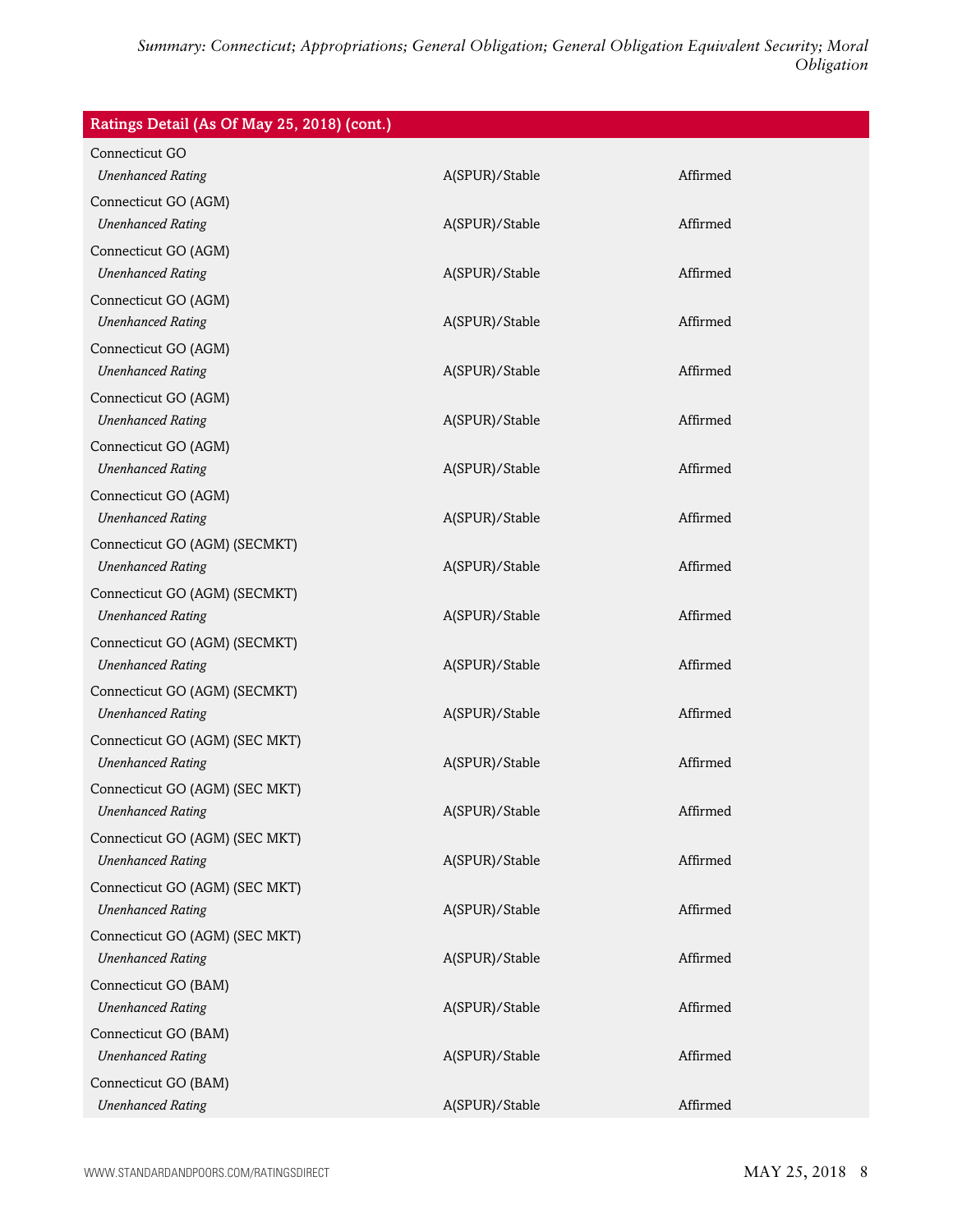| Ratings Detail (As Of May 25, 2018) (cont.)               |                |          |
|-----------------------------------------------------------|----------------|----------|
| Connecticut GO (BAM)<br><b>Unenhanced Rating</b>          | A(SPUR)/Stable | Affirmed |
| Connecticut GO (BAM)                                      |                |          |
| <b>Unenhanced Rating</b>                                  | A(SPUR)/Stable | Affirmed |
| Connecticut GO (BAM)                                      |                |          |
| <b>Unenhanced Rating</b>                                  | A(SPUR)/Stable | Affirmed |
| Connecticut GO (BAM) (SECMKT)                             |                |          |
| <b>Unenhanced Rating</b>                                  | A(SPUR)/Stable | Affirmed |
| Connecticut GO (BAM) (SECMKT)                             |                |          |
| <b>Unenhanced Rating</b>                                  | A(SPUR)/Stable | Affirmed |
| Connecticut GO (BAM) (SECMKT)                             |                |          |
| <b>Unenhanced Rating</b>                                  | A(SPUR)/Stable | Affirmed |
| Connecticut GO (BAM) (SECMKT)                             | A(SPUR)/Stable | Affirmed |
| <b>Unenhanced Rating</b>                                  |                |          |
| Connecticut GO (BAM) (SECMKT)<br><b>Unenhanced Rating</b> | A(SPUR)/Stable | Affirmed |
| Connecticut GO (BAM) (SECMKT)                             |                |          |
| <b>Unenhanced Rating</b>                                  | A(SPUR)/Stable | Affirmed |
| Connecticut GO (BAM) (SECMKT)                             |                |          |
| <b>Unenhanced Rating</b>                                  | A(SPUR)/Stable | Affirmed |
| Connecticut GO (BAM) (SECMKT)                             |                |          |
| <b>Unenhanced Rating</b>                                  | A(SPUR)/Stable | Affirmed |
| Connecticut GO (BAM) (SECMKT)                             |                |          |
| <b>Unenhanced Rating</b>                                  | A(SPUR)/Stable | Affirmed |
| Connecticut GO (BAM) (SECMKT)                             |                |          |
| <b>Unenhanced Rating</b>                                  | A(SPUR)/Stable | Affirmed |
| Connecticut GO (BAM) (SECMKT)                             |                |          |
| <b>Unenhanced Rating</b>                                  | A(SPUR)/Stable | Affirmed |
| Connecticut GO (BAM) (SECMKT)                             |                |          |
| <b>Unenhanced Rating</b>                                  | A(SPUR)/Stable | Affirmed |
| Connecticut GO (BAM) (SECMKT)                             |                |          |
| <b>Unenhanced Rating</b>                                  | A(SPUR)/Stable | Affirmed |
| Connecticut GO (BAM) (SECMKT)                             |                |          |
| <b>Unenhanced Rating</b>                                  | A(SPUR)/Stable | Affirmed |
| Connecticut GO (BAM) (SECMKT)<br><b>Unenhanced Rating</b> | A(SPUR)/Stable | Affirmed |
| Connecticut GO (BAM) (SECMKT)                             |                |          |
| <b>Unenhanced Rating</b>                                  | A(SPUR)/Stable | Affirmed |
| Connecticut GO (BAM) (SECMKT)                             |                |          |
| <b>Unenhanced Rating</b>                                  | A(SPUR)/Stable | Affirmed |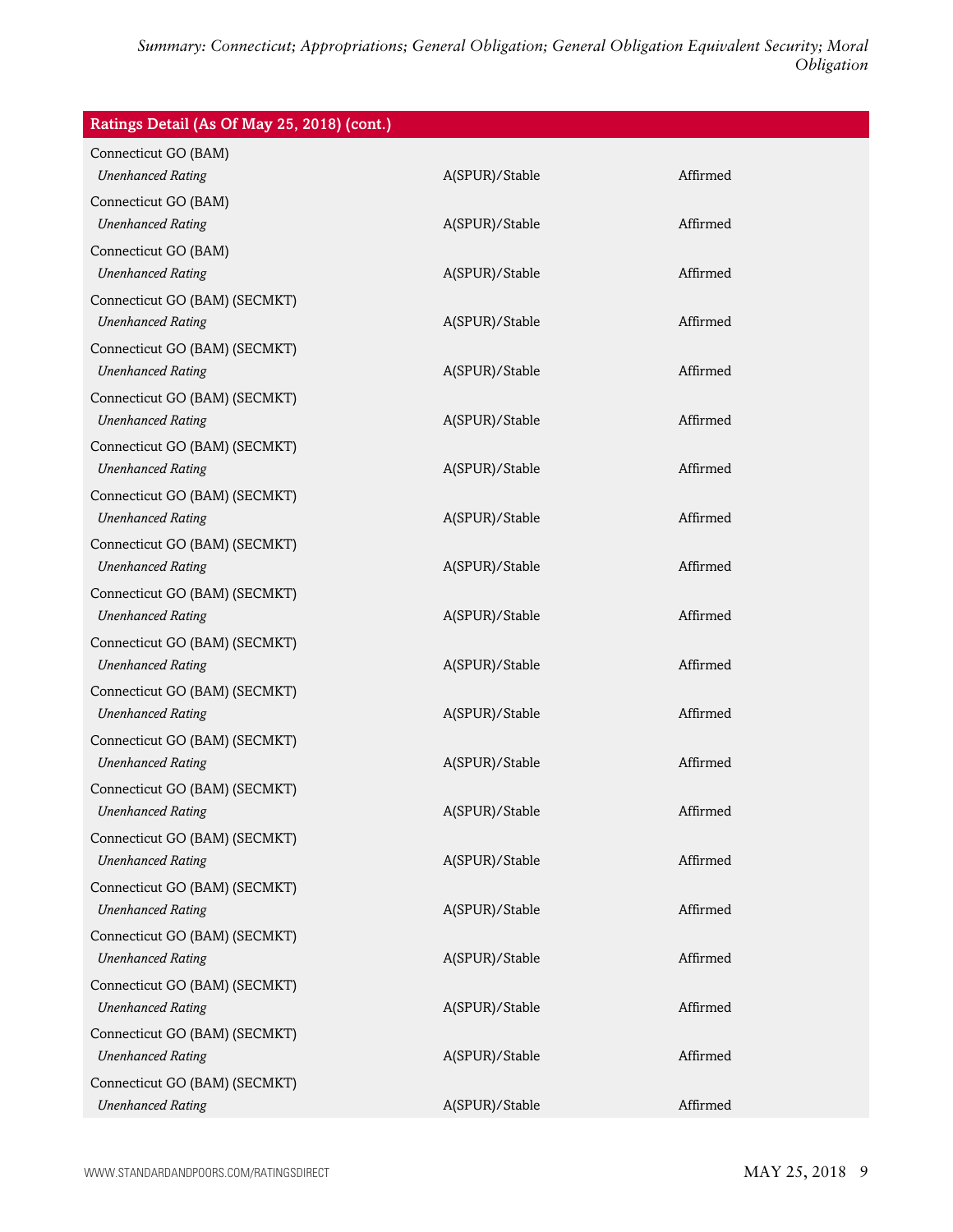| Ratings Detail (As Of May 25, 2018) (cont.)                               |                |          |
|---------------------------------------------------------------------------|----------------|----------|
| Connecticut GO (BAM) (SECMKT)                                             |                |          |
| <b>Unenhanced Rating</b>                                                  | A(SPUR)/Stable | Affirmed |
| Connecticut GO (BAM) (SECMKT)                                             |                |          |
| <b>Unenhanced Rating</b>                                                  | A(SPUR)/Stable | Affirmed |
| Connecticut GO (BAM) (SECMKT)                                             |                |          |
| <b>Unenhanced Rating</b>                                                  | A(SPUR)/Stable | Affirmed |
| Connecticut GO (BAM) (SECMKT)                                             |                |          |
| <b>Unenhanced Rating</b>                                                  | A(SPUR)/Stable | Affirmed |
| Connecticut GO (BAM) (SECMKT)                                             |                |          |
| <b>Unenhanced Rating</b>                                                  | A(SPUR)/Stable | Affirmed |
| Connecticut GO (BAM) (SECMKT)                                             |                |          |
| <b>Unenhanced Rating</b>                                                  | A(SPUR)/Stable | Affirmed |
| Connecticut GO (BAM) (SECMKT)                                             |                |          |
| <b>Unenhanced Rating</b>                                                  | A(SPUR)/Stable | Affirmed |
| Connecticut GO (BAM) (SEC MKT)                                            |                |          |
| <b>Unenhanced Rating</b>                                                  | A(SPUR)/Stable | Affirmed |
| Connecticut GO (BAM) (SEC MKT)                                            |                |          |
| <b>Unenhanced Rating</b>                                                  | A(SPUR)/Stable | Affirmed |
| Connecticut GO (BAM) (SEC MKT)                                            |                | Affirmed |
| <b>Unenhanced Rating</b>                                                  | A(SPUR)/Stable |          |
| Connecticut GO (FGIC)<br><b>Unenhanced Rating</b>                         | A(SPUR)/Stable | Affirmed |
|                                                                           |                |          |
| <b>Connecticut GO</b>                                                     |                |          |
| <b>Unenhanced Rating</b>                                                  | A(SPUR)/Stable | Affirmed |
| <b>Hartford GO</b>                                                        |                |          |
| <b>Unenhanced Rating</b>                                                  | A(SPUR)/Stable | Affirmed |
| <b>Capital City Economic Dev Auth, Connecticut</b>                        |                |          |
| Connecticut                                                               |                |          |
| Capital City Economic Dev Auth (Connecticut) GOEQUIV                      |                |          |
| Long Term Rating                                                          | A/Stable       | Affirmed |
| Capital City Economic Dev Auth (Connecticut) GOEQUIV                      | A/A-1/Stable   |          |
| Long Term Rating                                                          |                | Affirmed |
| <b>Connecticut Hlth &amp; Educl Facs Auth, Connecticut</b><br>Connecticut |                |          |
| Connecticut Hlth & Educl Facs Auth (Connecticut) APPROP                   |                |          |
| Long Term Rating                                                          | A-/Stable      | Affirmed |
| Connecticut Hlth & Educl Facs Auth (Connecticut) APPROP                   |                |          |
| Long Term Rating                                                          | A-/Stable      | Affirmed |
| Connecticut Hlth & Educl Facs Auth (Connecticut) GO                       |                |          |
| Long Term Rating                                                          | A/Stable       | Affirmed |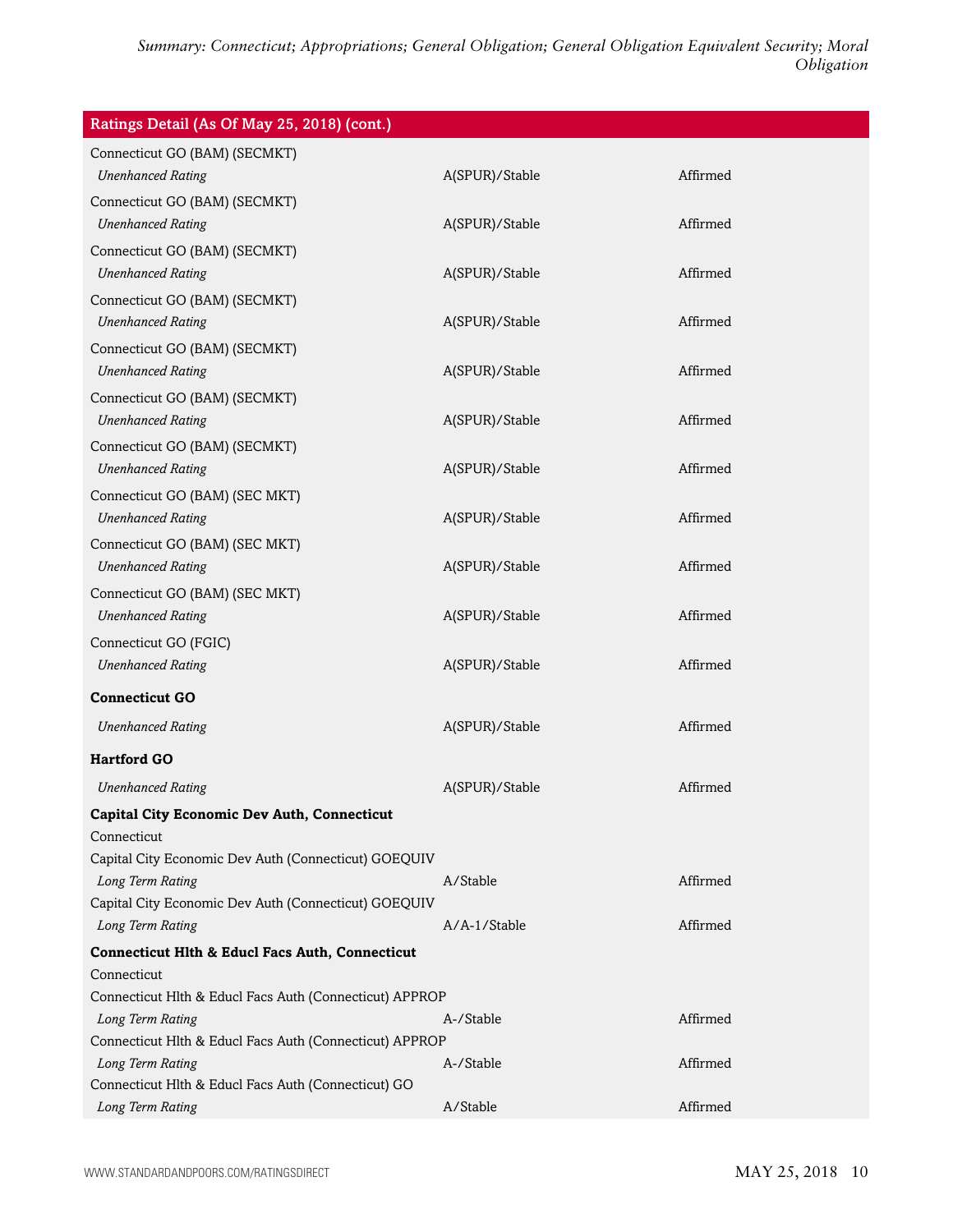| Ratings Detail (As Of May 25, 2018) (cont.)                                                                              |                  |          |
|--------------------------------------------------------------------------------------------------------------------------|------------------|----------|
| Connecticut Hlth & Educl Facs Auth (Connecticut) GO                                                                      |                  |          |
| Long Term Rating                                                                                                         | A/Stable         | Affirmed |
| Connecticut Hlth & Educl Facs Auth (Connecticut) GOEQUIV                                                                 |                  |          |
| Long Term Rating                                                                                                         | A/Stable         | Affirmed |
| Connecticut Hlth & Educl Facs Auth (Connecticut) GOEQUIV                                                                 |                  |          |
| Long Term Rating                                                                                                         | A/Stable         | Affirmed |
| Connecticut Hlth & Educl Facs Auth (Connecticut) GOEQUIV                                                                 |                  |          |
| Long Term Rating                                                                                                         | A/Stable         | Affirmed |
| Connecticut Hlth & Educl Facs Auth (Connecticut) GOEQUIV                                                                 |                  |          |
| Long Term Rating                                                                                                         | A/Stable         | Affirmed |
| Connecticut Hlth & Educl Facs Auth (Connecticut) GOEQUIV                                                                 |                  |          |
| Long Term Rating                                                                                                         | A/Stable         | Affirmed |
| Connecticut Hlth & Educl Facs Auth (Connecticut) GOEQUIV                                                                 |                  |          |
| Long Term Rating                                                                                                         | A/Stable         | Affirmed |
| Connecticut Hlth & Educl Facs Auth (Connecticut) GOEQUIV                                                                 |                  |          |
| Long Term Rating                                                                                                         | A/Stable         | Affirmed |
| Connecticut Hlth & Educl Facs Auth (Connecticut) GOEQUIV                                                                 |                  |          |
| Long Term Rating                                                                                                         | A/Stable         | Affirmed |
| Connecticut Hlth & Educl Facs Auth (Connecticut) MORALOB (ASSURED GTY)                                                   |                  |          |
| <b>Unenhanced Rating</b>                                                                                                 | BBB(SPUR)/Stable | Affirmed |
| Connecticut Hlth & Ed Fac Auth rev bnds (Connecticut State Univ Sys Issue) ser D-2 dtd 03/15/2002 due<br>11/01/2020-2022 |                  |          |
| <b>Unenhanced Rating</b>                                                                                                 | A(SPUR)/Stable   | Affirmed |
| Connecticut Hlth & Ed Fac Auth (Connecticut) univ issue                                                                  |                  |          |
| <b>Unenhanced Rating</b>                                                                                                 | A(SPUR)/Stable   | Affirmed |
| <b>Connecticut Hsg Fin Auth, Connecticut</b>                                                                             |                  |          |
| Connecticut                                                                                                              |                  |          |
| Connecticut Hsg Fin Auth (Connecticut) GOEQUIV                                                                           |                  |          |
| Long Term Rating                                                                                                         | A/Stable         | Affirmed |
| Connecticut Hsg Fin Auth (Connecticut) GOEQUIV                                                                           |                  |          |
| Long Term Rating                                                                                                         | A/Stable         | Affirmed |
| Connecticut Hsg Fin Auth (Connecticut) GOEQUIV                                                                           |                  |          |
| Long Term Rating                                                                                                         | A/Stable         | Affirmed |
| Connecticut Hsg Fin Auth (Connecticut) GOEQUIV                                                                           |                  |          |
| Long Term Rating                                                                                                         | A/Stable         | Affirmed |
| Connecticut Hsg Fin Auth (Connecticut) GOEQUIV                                                                           |                  |          |
| Long Term Rating                                                                                                         | A/Stable         | Affirmed |
| Connecticut Hsg Fin Auth spl needs hsg mtg fin prog                                                                      |                  |          |
| <b>Unenhanced Rating</b>                                                                                                 | A(SPUR)/Stable   | Affirmed |
| <b>Connecticut Innovations Incorporated, Connecticut</b>                                                                 |                  |          |
| Connecticut                                                                                                              |                  |          |
| Connecticut Innovations Inc (Connecticut) GOEQUIV                                                                        |                  |          |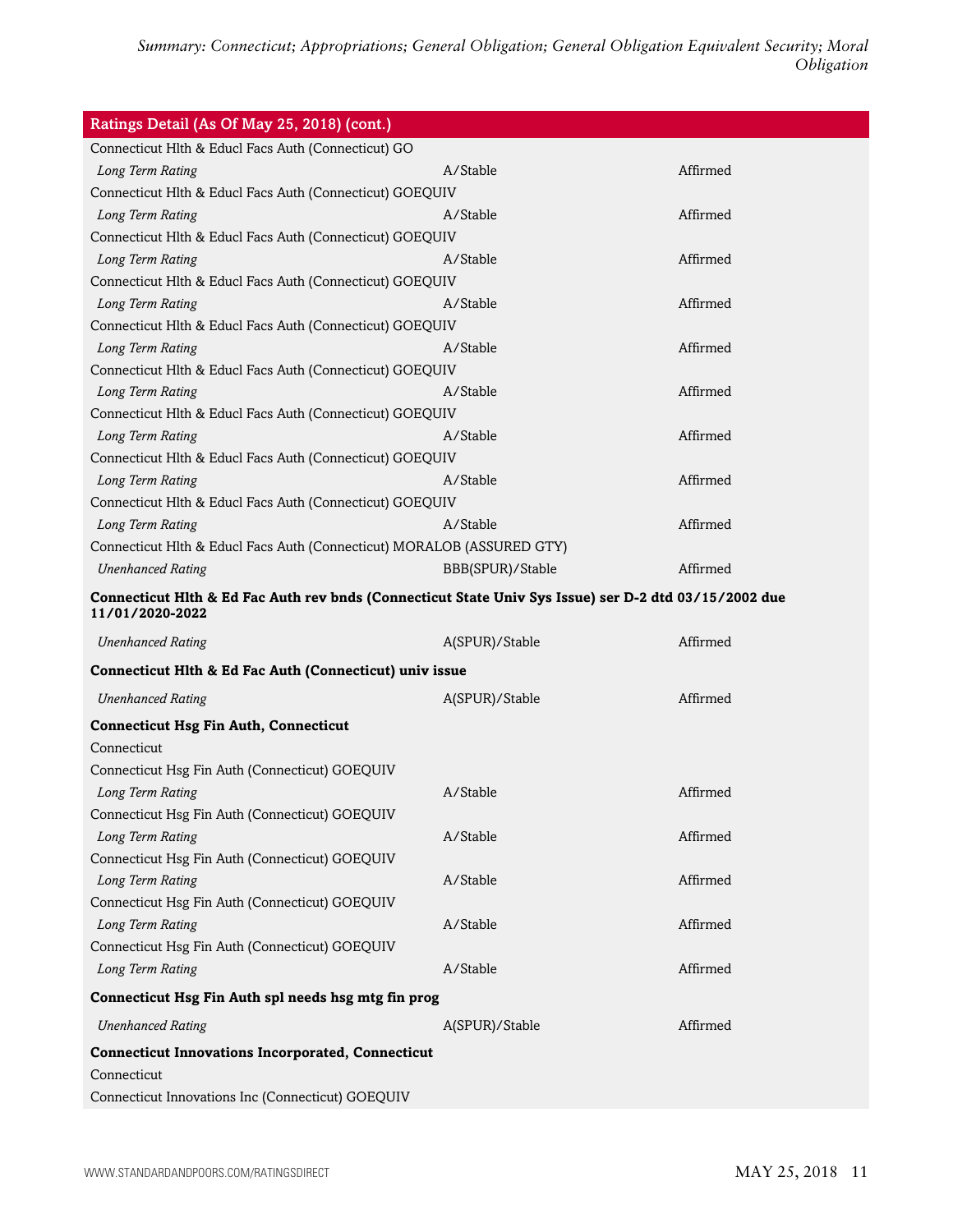| Ratings Detail (As Of May 25, 2018) (cont.)  |                |          |
|----------------------------------------------|----------------|----------|
| Long Term Rating                             | A/Stable       | Affirmed |
| <b>Connecticut Dev Auth (Connecticut) GO</b> |                |          |
| <b>Unenhanced Rating</b>                     | A(SPUR)/Stable | Affirmed |
| <b>Hartford, Connecticut</b>                 |                |          |
| Connecticut                                  |                |          |
| Connecticut GO (ASSURED GTY)                 |                |          |
| <b>Unenhanced Rating</b>                     | A(SPUR)/Stable | Affirmed |
| Montinguog are exhanged by hand incurance    |                |          |

Many issues are enhanced by bond insurance.

Certain terms used in this report, particularly certain adjectives used to express our view on rating relevant factors, have specific meanings ascribed to them in our criteria, and should therefore be read in conjunction with such criteria. Please see Ratings Criteria at www.standardandpoors.com for further information. Complete ratings information is available to subscribers of RatingsDirect at www.capitaliq.com. All ratings affected by this rating action can be found on S&P Global Ratings' public website at www.standardandpoors.com. Use the Ratings search box located in the left column.